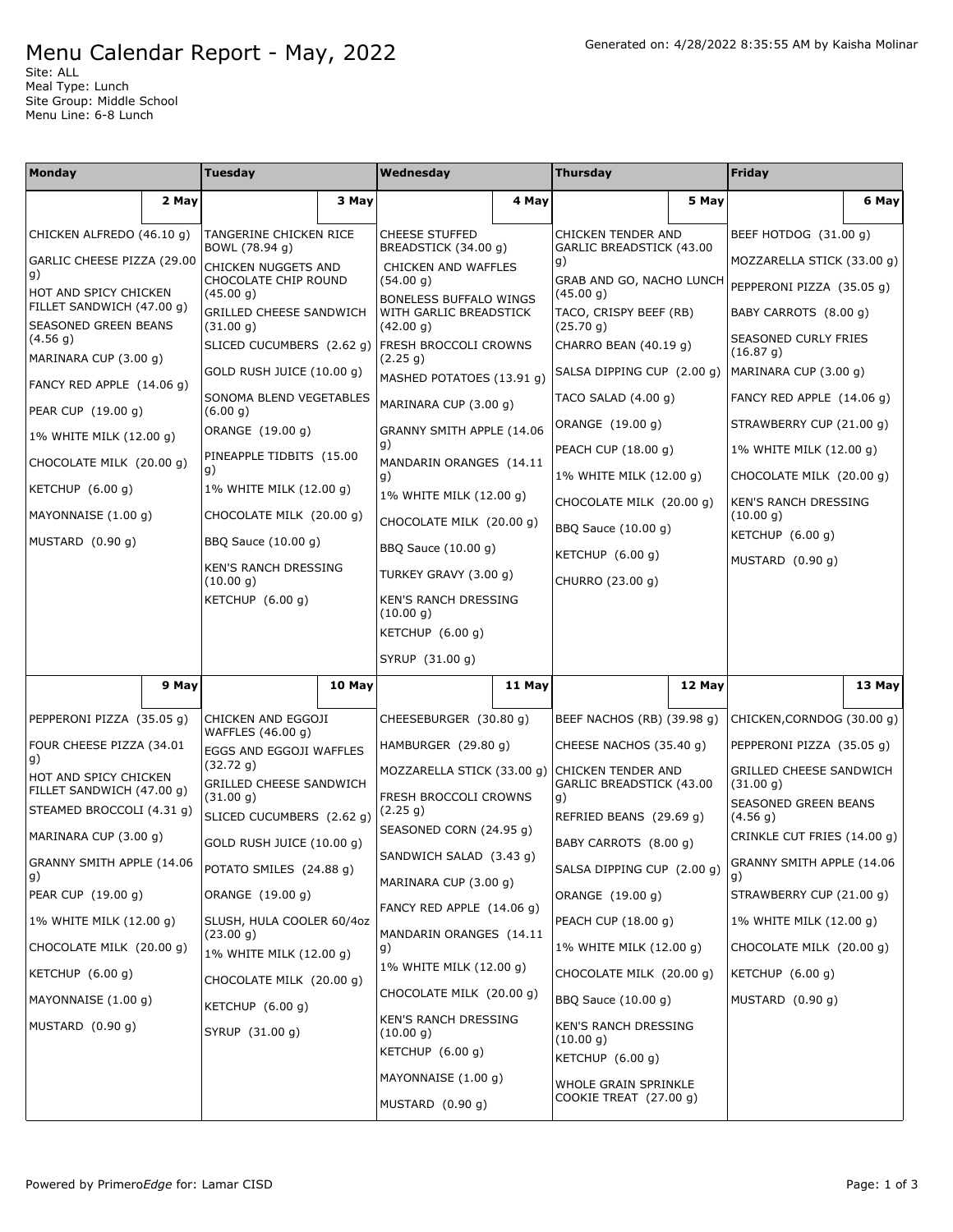## Menu Calendar Report - May, 2022

Site: ALL Meal Type: Lunch Site Group: Middle School Menu Line: 6-8 Lunch

| <b>Monday</b>                                      |                         | <b>Tuesday</b>                                                   |        | Wednesday                                           |                         | <b>Thursday</b>                                  |                                      | Friday                               |                          |  |
|----------------------------------------------------|-------------------------|------------------------------------------------------------------|--------|-----------------------------------------------------|-------------------------|--------------------------------------------------|--------------------------------------|--------------------------------------|--------------------------|--|
|                                                    | 16 May                  |                                                                  | 17 May |                                                     | 18 May                  |                                                  | 19 May                               |                                      | 20 May                   |  |
| ALFREDO PENNE PASTA<br>(51.21 g)                   |                         | GENERAL TSO CHICKEN<br>W/RICE AND FORTUNE                        |        | <b>CHEESE STUFFED</b><br>BREADSTICK (34.00 g)       |                         | CHICKEN TENDER AND<br>GARLIC BREADSTICK (43.00   |                                      | MOZZARELLA STICK (33.00 g)           |                          |  |
| PENNE WITH MEATSAUCE(R)                            |                         | COOKIES (77.91 g)                                                |        | BONELESS BUFFALO WINGS                              |                         | g)                                               |                                      | PEPPERONI PIZZA (35.05 g)            |                          |  |
| (51.64 g)<br>HOT AND SPICY CHICKEN                 |                         | Popcorn Chicken & Chocolate<br>Chip Round (44.00 g)              |        | WITH GARLIC BREADSTICK<br>(42.00 g)                 |                         | CHICKEN, CORNDOG (30.00 q)                       |                                      | CRISPY CHICKEN SANDWICH<br>(47.00 g) |                          |  |
| FILLET SANDWICH (47.00 g)                          |                         | <b>GRILLED CHEESE SANDWICH</b>                                   |        | CHICKEN NUGGETS AND<br>CHOCOLATE CHIP ROUND         |                         | GRAB AND GO, NACHO LUNCH<br>(45.00 g)            |                                      | SEASONED CURLY FRIES                 |                          |  |
| GARLIC BREADSTICK (25.00<br>g)                     |                         | (31.00 g)<br>SLICED CUCUMBERS (2.62 q)                           |        | (45.00 g)                                           |                         | BAKED BEANS (27.86 g)                            | (16.87 g)<br>SANDWICH SALAD (3.43 g) |                                      |                          |  |
| SEASONED GREEN BEANS                               |                         | GOLD RUSH JUICE (10.00 g)                                        |        | FRESH BROCCOLI CROWNS<br>(2.25 g)                   |                         | BABY CARROTS (8.00 g)                            |                                      | MARINARA CUP (3.00 g)                |                          |  |
| (4.56 g)<br>GOLD RUSH JUICE (10.00 g)              |                         | SONOMA BLEND VEGETABLES                                          |        | MASHED POTATOES (13.91 g)                           |                         | SALSA DIPPING CUP (2.00 g)                       |                                      | FANCY RED APPLE $(14.06 g)$          |                          |  |
| FANCY RED APPLE (14.06 g)                          |                         | (6.00 g)<br>ORANGE (19.00 g)                                     |        | MARINARA CUP (3.00 g)                               |                         | ORANGE (19.00 g)                                 |                                      | STRAWBERRY CUP (21.00 g)             |                          |  |
| PEAR CUP (19.00 g)                                 |                         | PINEAPPLE TIDBITS (15.00                                         |        | GRANNY SMITH APPLE (14.06<br>g)                     |                         | SLUSH, HULA COOLER 60/4oz<br>(23.00 g)           |                                      | 1% WHITE MILK (12.00 g)              |                          |  |
|                                                    | 1% WHITE MILK (12.00 g) |                                                                  | g)     |                                                     | MANDARIN ORANGES (14.11 |                                                  | 1% WHITE MILK (12.00 g)              |                                      | CHOCOLATE MILK (20.00 g) |  |
| CHOCOLATE MILK (20.00 g)                           |                         | 1% WHITE MILK (12.00 g)                                          |        | g)<br>1% WHITE MILK (12.00 g)                       |                         | CHOCOLATE MILK (20.00 g)                         |                                      | KETCHUP $(6.00 g)$                   |                          |  |
| KETCHUP $(6.00 g)$                                 |                         | CHOCOLATE MILK (20.00 g)                                         |        | CHOCOLATE MILK (20.00 g)                            |                         | BBQ Sauce (10.00 g)                              |                                      | MAYONNAISE (1.00 g)                  |                          |  |
| MAYONNAISE (1.00 g)                                |                         | KEN'S RANCH DRESSING<br>(10.00 g)                                |        | BBQ Sauce (10.00 g)                                 |                         | KEN'S RANCH DRESSING                             |                                      | MUSTARD (0.90 g)                     |                          |  |
| MUSTARD (0.90 g)                                   |                         | KETCHUP (6.00 g)                                                 |        | TURKEY GRAVY (3.00 g)                               |                         | (10.00 g)<br>KETCHUP (6.00 g)                    |                                      |                                      |                          |  |
|                                                    |                         |                                                                  |        | <b>KEN'S RANCH DRESSING</b>                         |                         | MUSTARD $(0.90 g)$                               |                                      |                                      |                          |  |
|                                                    |                         |                                                                  |        | (10.00 g)<br>KETCHUP (6.00 g)                       |                         |                                                  |                                      |                                      |                          |  |
|                                                    | 23 May                  |                                                                  | 24 May |                                                     | 25 May                  |                                                  | 26 May                               |                                      | 27 May                   |  |
|                                                    |                         |                                                                  |        |                                                     |                         |                                                  |                                      |                                      |                          |  |
| PEPPERONI PIZZA (35.05 g)                          |                         | <b>BONELESS BUFFALO WINGS</b><br>WITH GARLIC BREADSTICK          |        | POPCORN CHICKEN AND MAC<br>AND CHEESE WITH GARLIC   |                         | DORITOS CHEESE NACHOS<br>(32.40 g)               |                                      |                                      |                          |  |
| FOUR CHEESE PIZZA (34.01<br>g)                     |                         | (42.00 g)<br>CHICKEN NUGGETS AND                                 |        | BREADSTICK (47.00 g)<br>TANGERINE CHICKEN RICE      |                         | CHICKEN AND CHEESE<br>TAQUITOS W/ CHEESE         |                                      |                                      |                          |  |
| HOT AND SPICY CHICKEN<br>FILLET SANDWICH (47.00 g) |                         | CHOCOLATE CHIP ROUND<br>(45.00 g)                                |        | BOWL (78.94 g)                                      |                         | (32.20 g)                                        |                                      |                                      |                          |  |
| STEAMED BROCCOLI (4.31 g)                          |                         | <b>GRILLED CHEESE SANDWICH</b>                                   |        | MACARONI AND CHEESE AND<br>GARLIC BREADSTICK (39.72 |                         | PEPPERONI PIZZA (35.05 g)                        |                                      |                                      |                          |  |
| MARINARA CUP (3.00 g)                              |                         | (31.00 g)<br>SLICED CUCUMBERS (2.62 g) STEAMED BROCCOLI (4.31 g) |        | g)                                                  |                         | REFRIED BEANS (29.69 g)<br>BABY CARROTS (8.00 g) |                                      |                                      |                          |  |
| GRANNY SMITH APPLE (14.06                          |                         | GOLD RUSH JUICE (10.00 g)                                        |        | SEASONED CORN (24.95 g)                             |                         | SALSA DIPPING CUP (2.00 g)                       |                                      |                                      |                          |  |
| g)<br>PEAR CUP (19.00 g)                           |                         | MASHED POTATOES (13.91 g) FANCY RED APPLE (14.06 g)              |        |                                                     |                         | TACO SALAD (4.00 g)                              |                                      |                                      |                          |  |
| 1% WHITE MILK (12.00 g)                            |                         | ORANGE (19.00 g)                                                 |        | MANDARIN ORANGES (14.11                             |                         | ORANGE (19.00 g)                                 |                                      |                                      |                          |  |
| CHOCOLATE MILK (20.00 g)                           |                         | PINEAPPLE TIDBITS (15.00                                         |        | g)<br>1% WHITE MILK (12.00 g)                       |                         | PEACH CUP (18.00 g)                              |                                      |                                      |                          |  |
| KETCHUP (6.00 g)                                   |                         | g)<br>1% WHITE MILK (12.00 g)                                    |        | CHOCOLATE MILK (20.00 g)                            |                         | 1% WHITE MILK (12.00 g)                          |                                      |                                      |                          |  |
| MAYONNAISE (1.00 g)                                |                         | CHOCOLATE MILK (20.00 g)                                         |        | KETCHUP (6.00 g)                                    |                         | CHOCOLATE MILK (20.00 g)                         |                                      |                                      |                          |  |
| MUSTARD (0.90 g)                                   |                         | BBQ Sauce (10.00 g)                                              |        |                                                     |                         | <b>KEN'S RANCH DRESSING</b>                      |                                      |                                      |                          |  |
|                                                    |                         | TURKEY GRAVY (3.00 g)                                            |        |                                                     |                         | (10.00 g)<br>WHOLE GRAIN SPRINKLE                |                                      |                                      |                          |  |
|                                                    |                         | KEN'S RANCH DRESSING                                             |        |                                                     |                         | COOKIE TREAT (27.00 g)                           |                                      |                                      |                          |  |
|                                                    |                         | (10.00 g)<br>KETCHUP (6.00 g)                                    |        |                                                     |                         |                                                  |                                      |                                      |                          |  |
|                                                    | 30 May                  |                                                                  | 31 May |                                                     | 1 Jun                   |                                                  | 2 Jun                                |                                      | 3 Jun                    |  |
|                                                    |                         |                                                                  |        |                                                     |                         |                                                  |                                      |                                      |                          |  |
|                                                    |                         |                                                                  |        |                                                     |                         |                                                  |                                      |                                      |                          |  |